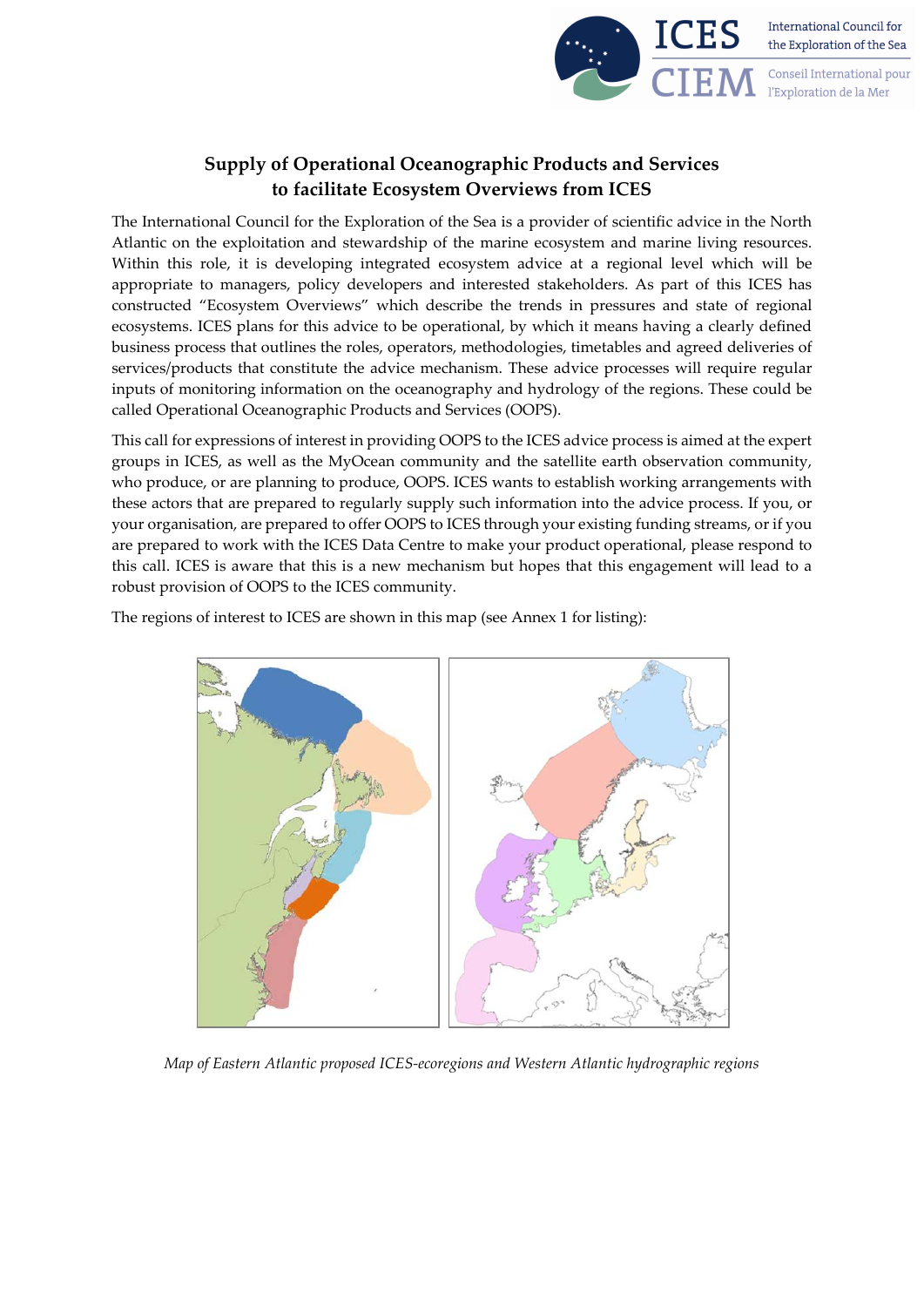

## **The requirement specified**

ICES requires OOPS that are ideally continuously updated at a given update interval, the minimum requirement would be that by January each year the OOPS is updated with the latest available information. These OOPS could also be called monitoring indices. We acknowledge that indices of the oceanographic state are always a simplification of reality, and of the processes that effect ecosystem functioning. However to aid reporting and ecosystem description, we must make some degree of simplification. The products and services that we envisage will reflect indicators of state of the oceanography and ecosystem.

The data and the derived products will remain the intellectual property of the suppliers. The products will only be used by ICES within the ecosystem overviews<sup>1</sup>. The products will be publically displayed through the ecosystem overviews, with full citations of the providers. Alternative uses of the products and underlying data must be pre-agreed with the OOPS providers. This call conforms to the ICES data policy [\(http://www.ices.dk/marine-data/Documents/ICES\\_Data\\_Policy\\_2012.pdf\)](http://www.ices.dk/marine-data/Documents/ICES_Data_Policy_2012.pdf) that states that:

- Correct and appropriate data interpretation is solely the responsibility of data user
- Data sources must be acknowledged, preferably using a formal citation
- Data users must respect all restrictions on the use of data such as for commercial purposes
- Data users are requested to inform ICES of any suspected problems in the data
- Data users are encouraged to inform ICES of possible sources of relevant information
- The quality assurance of data is the responsibility of the data provider
- Data may only be redistributed, i.e., made available in other data collections or data portals, with the prior written consent of ICES
- Redistribution of meta-data will be allowed

Suppliers of products will receive annual reports from the ICES secretariat on the views and downloads of the ecosystem overviews from the ICES website.

For each region and for each variable, ICES requires one overall index of the state of the sea/region of ocean that can reflect the trends usually at the resolution of months. It will also require up to four spatial disaggregated indices (as considered appropriate by each regional ICES group, see Annex 1). The variables to be considered in the indices are given in Annex 1. It is preferable that this updated operational information must be associated with a 30-40 year time series (or longer). This will allow the current situation to be viewed in the context of recent change. ICES would also like researchers that have developed integrated indices of hydrographic state to respond to the call, providing that those integrated indices have been shown to provide value as monitoring tools.

<span id="page-1-0"></span><sup>&</sup>lt;sup>1</sup> The overviews will thus provide information of potential sources of OOPS to the ICES community. Experts from working groups can contact the providers to gain fuller access to the underlying data.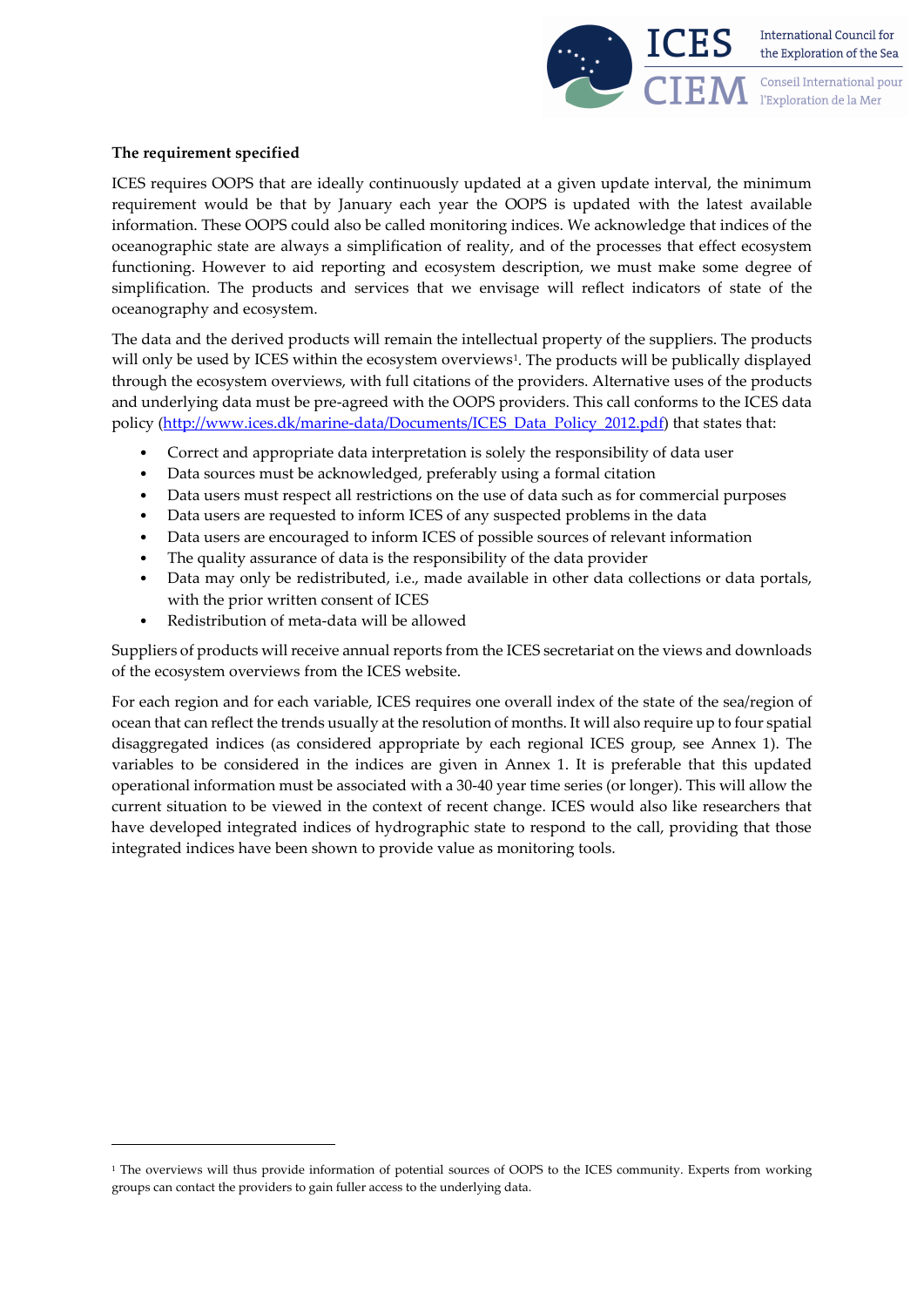

International Council for the Exploration of the Sea

Conseil International pour l'Exploration de la Mer

The responses to this call will be assessed by an evaluation panel on the basis of:

- use of scientifically acceptable techniques for estimating variables
- responsiveness to the ICES community needs
- quality of data products and supply mechanisms.
- track record of producing regular operational products
- transparency of methodology, and appropriate documentation
- access to underlying data

The evaluation panel will be made up of representatives of SCICOM, WGOOFE, WGOH and the ICES secretariat. Members of the evaluation panel will not be associated with any submitted proposal. One supplier will be chosen for each product. Across the regions, the suppliers may vary although it might occur that one supplier is chosen for a product across a range of regions.

The OOPS that are successful in the evaluation review will then set up service level agreements (SLA's) with ICES for the delivery of OOPs for the next 4 years (2015-2018). These SLAs will be set up with the ICES secretariat. As stated above, funding will not come from ICES, but must come from existing indirect sources.

The indices must be provided by an agreed electronic mechanism, and must conform to known standards and protocols i.e. ISO meta data (19115/19139), OGC, INSPIRE. The indices should have quality labels and be provided with 200 words of interpretation of the patterns observed per index to act as part of a bulletin of oceanographic change in the ICES area. Each bid should describe:

- 1. scales for integration in time and space
- 2. definitions of variables
- 3. data formats and delivery
- 4. frequency of the updates (e.g. monthly, annual, etc.)
- 5. Documentation on the quality assurance of the data product
- 6. Description of the provider

Specific groups and projects that are encouraged to provide time series and operational updates are scientists associated with the ICES working groups WGOOFE, WGOH and WGZE and those working in, or through, the EU funded project MyOcean (or its follow on structure) or from the satellite earth observation community. Respondents to the call can provide subsets of variables or regions requested (ie a specialist in monitoring the timing of spring blooms can offer specific OOPS for spring blooms). In addition, the ICES Data Centre is also prepared to provide support in the assembly and processing of an OOPS, both on a short and long term perspective, should the group/project need additional technical resources beyond its own capability.

This call will close on 4 July 2014, with the intention to start delivery of OOPS by the beginning of 2015. Please respond to the call using the **OOPS** application form. Send enquiries to **[OOPS@ices.dk](mailto:OOPS@ices.dk)**.